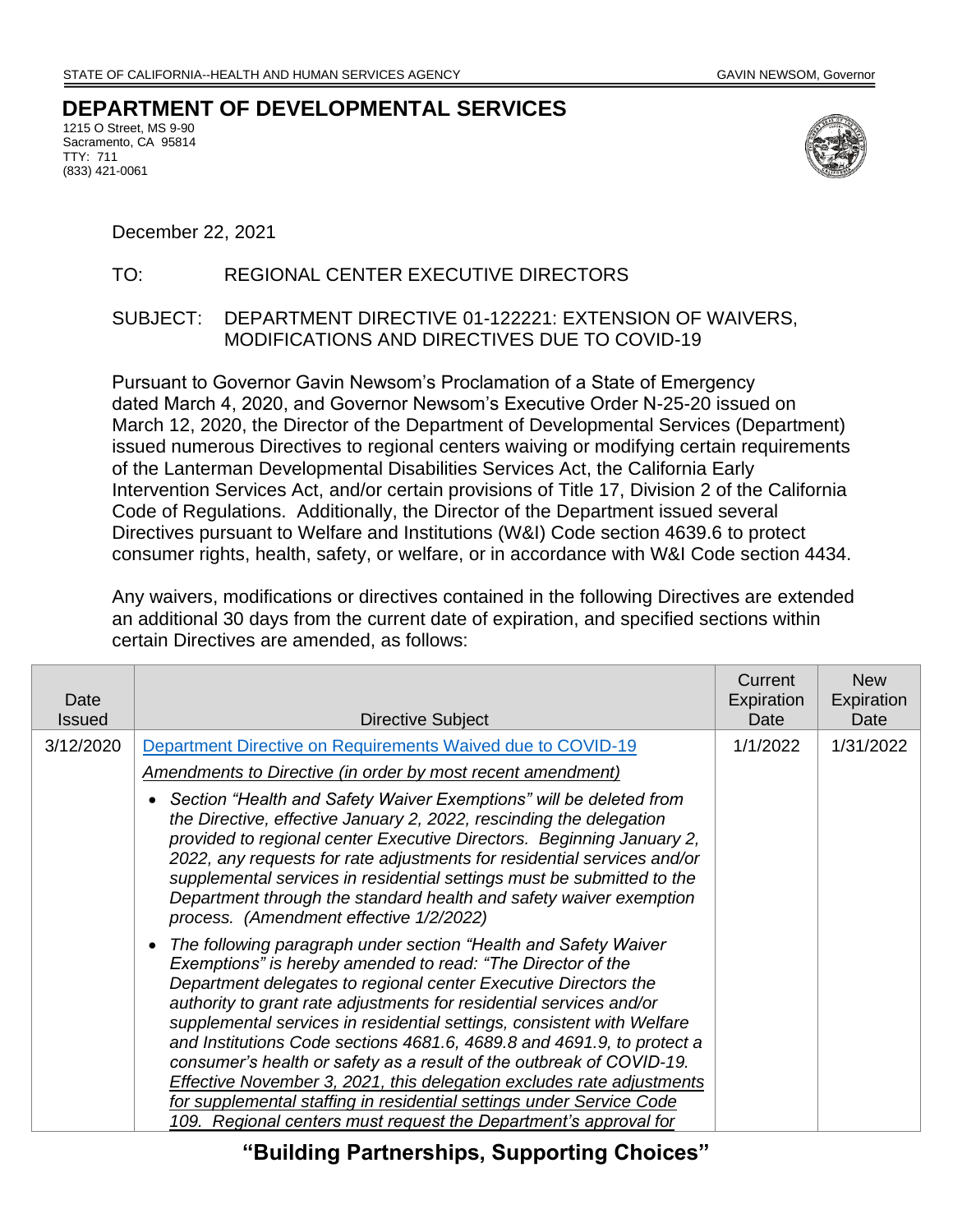| Date<br><b>Issued</b> | <b>Directive Subject</b>                                                                                                                                                                                                                                                                                                                                                                                                                                                                                                                                                                                                                                                                                                                                                                                         | Current<br>Expiration<br>Date | <b>New</b><br>Expiration<br>Date |
|-----------------------|------------------------------------------------------------------------------------------------------------------------------------------------------------------------------------------------------------------------------------------------------------------------------------------------------------------------------------------------------------------------------------------------------------------------------------------------------------------------------------------------------------------------------------------------------------------------------------------------------------------------------------------------------------------------------------------------------------------------------------------------------------------------------------------------------------------|-------------------------------|----------------------------------|
|                       | new and ongoing rate adjustments granted under this delegation for<br>Service Code 109, as described in the Department's August 27, 2021<br>correspondence, "Health and Safety Waivers due to COVID-19 State<br>of Emergency." The waiver will require supplemental reporting to the<br>Department. Instructions on the required supplemental reporting will<br>be provided in a future directive. This delegation is necessary<br>because the Department finds that high risk health conditions and fear<br>of exposure to COVID-19 may cause consumers to forego activities<br>away from their home resulting in a need for additional residential<br>staffing or supplemental services. (Amendment effective 11/3/2021)<br>For section "Early Start In-Person Meetings", the waiver of in-person<br>$\bullet$ |                               |                                  |
|                       | service coordination meeting requirements is hereby rescinded.<br>Trailer Bill AB 136, effective July 16, 2021, amended Government<br>Code section 95020(c)(1), allowing, until June 30, 2022, individualized<br>family service plan meetings to be held by remote electronic<br>communications when requested by the parent or legal guardian. The<br>waiver of in-person eligibility determination meeting requirements, as<br>provided in this section is extended and remains effective until<br>rescinded. (Amendment effective 7/29/2021)                                                                                                                                                                                                                                                                  |                               |                                  |
|                       | Effective immediately, section "Early Start Remote Services" is hereby<br>$\bullet$<br>deleted from this Directive. Trailer Bill AB 136 amended Government<br>Code section 95020(d)(5)(A), specifying that early intervention<br>services may be delivered by remote electronic communications.<br>(Amendment effective 7/29/2021)                                                                                                                                                                                                                                                                                                                                                                                                                                                                               |                               |                                  |
|                       | Effective immediately, section "Lanterman Act In-Person Meetings" is<br>$\bullet$<br>hereby deleted from this Directive. Trailer Bill AB 136 amended<br>Welfare and Institutions Code section 4646(f), allowing, until June 30,<br>2022, services and supports meetings, including individual program<br>plan meetings, to be held by remote electronic communications when<br>requested by the consumer or, if appropriate, the consumer's parents,<br>legal guardian, conservator, or authorized representative. (Amendment<br>effective 7/29/2021)                                                                                                                                                                                                                                                            |                               |                                  |
| 3/18/2020             | Department Directive on Requirements Waived due to COVID-19 and<br><b>Additional Guidance</b>                                                                                                                                                                                                                                                                                                                                                                                                                                                                                                                                                                                                                                                                                                                    | 1/7/2022                      | 2/6/2022                         |
|                       | Amendments to Directive (in order by most recent amendment)                                                                                                                                                                                                                                                                                                                                                                                                                                                                                                                                                                                                                                                                                                                                                      |                               |                                  |
|                       | The following sentence under section "Day Program Services" is<br>$\bullet$<br>hereby amended to read: "To protect public health and slow the rate of<br>transmission of COVID-19, services must be provided in alignment<br>with the guidance issued by CDPH on March 16, 2020. Day program                                                                                                                                                                                                                                                                                                                                                                                                                                                                                                                     |                               |                                  |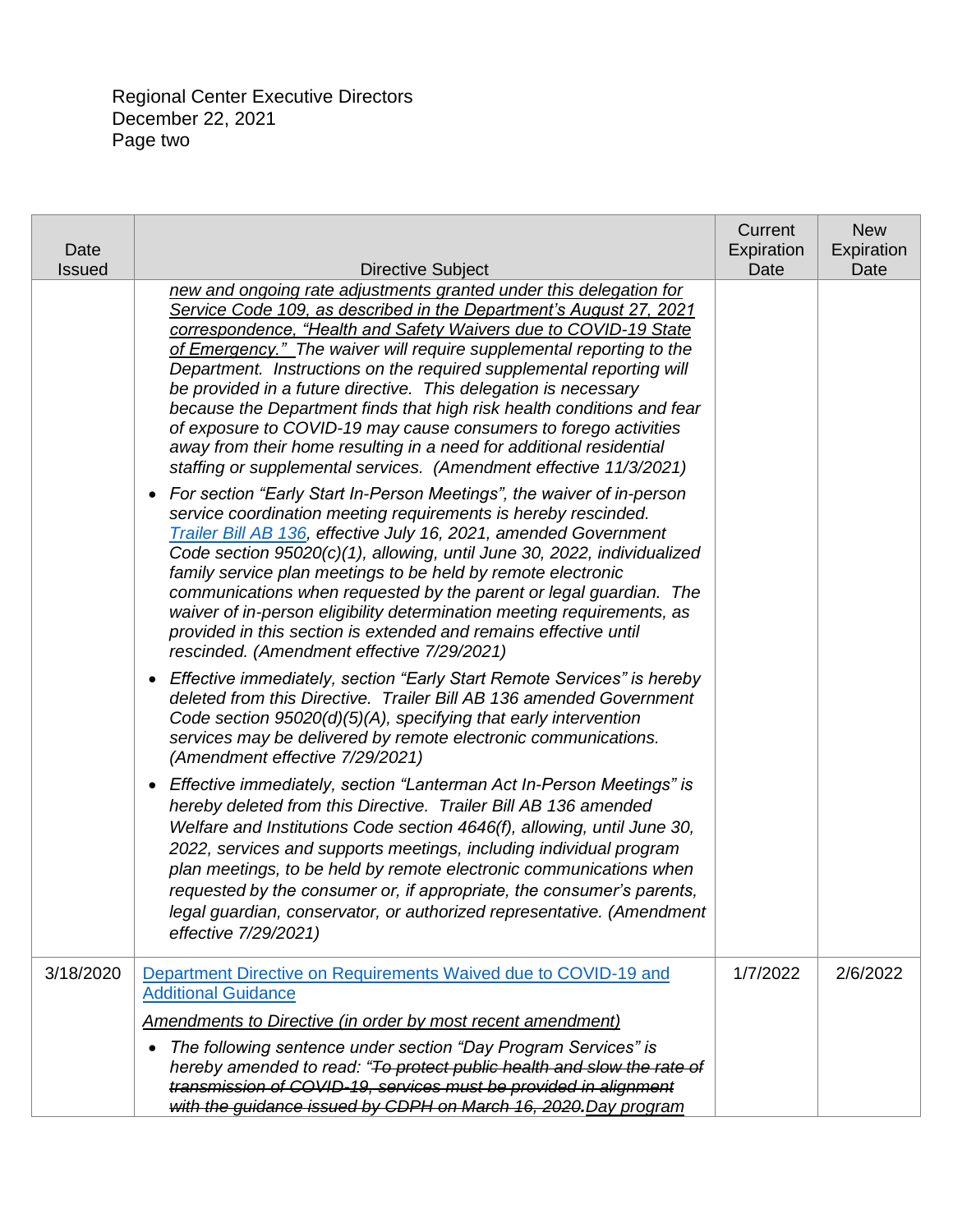| Date<br><b>Issued</b> | Directive Subject                                                                                                                                                                                                                                                                                                                                                                                                                                                                                                                                                                                                                                                                                                                                                                                                                                                                                                                                                                                                                                                                                                                                                                           | Current<br>Expiration<br>Date | <b>New</b><br>Expiration<br>Date |
|-----------------------|---------------------------------------------------------------------------------------------------------------------------------------------------------------------------------------------------------------------------------------------------------------------------------------------------------------------------------------------------------------------------------------------------------------------------------------------------------------------------------------------------------------------------------------------------------------------------------------------------------------------------------------------------------------------------------------------------------------------------------------------------------------------------------------------------------------------------------------------------------------------------------------------------------------------------------------------------------------------------------------------------------------------------------------------------------------------------------------------------------------------------------------------------------------------------------------------|-------------------------------|----------------------------------|
|                       | services must be provided in accordance with local county public<br>health orders and relevant guidelines issued by the California<br>Department of Social Services and/or California Department of Public<br>Health." (Amendment effective 5/5/2021)<br>The following paragraph under section "Day Program Services" is<br>$\bullet$<br>hereby amended to read: "The Department reiterates the March 12,<br>2020, directive to regional centers, "State of Emergency Statewide,"<br>authorizing regional centers to pay vendors for absences that are a<br>direct result of the COVID-19 outbreak, pursuant to Title 17 section<br>54326(a)(11). As indicated in the Department's July 17, 2020,<br>directive, "Providing and Claiming for Nonresidential Services During<br>the State of Emergency," retention payments to nonresidential<br>providers for consumer absences are authorized through August 31.<br>2020. The Department will issue a directive outlining the structure for<br>subsequent reimbursement of claims for providing nonresidential<br>services using alternative service delivery approaches during the State<br>of Emergency." (Amendment effective 8/10/2020) |                               |                                  |
|                       | Effective immediately, section "WIC §4731 Consumers' Rights<br>$\bullet$<br>Complaints" is hereby deleted from this Directive. The 20-working day<br>requirement for investigating and providing a written proposed<br>resolution to a complainant pursuant to W&I Code section 4731(b) is<br>reinstated. (Amendment effective 7/15/2020)                                                                                                                                                                                                                                                                                                                                                                                                                                                                                                                                                                                                                                                                                                                                                                                                                                                   |                               |                                  |
|                       | The following sentence under section "Home and Community-Based<br>$\bullet$<br>Services (HCBS) Self Assessments" is hereby amended to read: "The<br>requested completion date for provider HCBS self-assessment has<br>been extended to June 30, 2020 August 31, 2020." (Amendment<br>effective 6/8/2020)                                                                                                                                                                                                                                                                                                                                                                                                                                                                                                                                                                                                                                                                                                                                                                                                                                                                                   |                               |                                  |
| 3/25/2020             | Department Directive 02-032520: Requirements Waived due to COVID-19                                                                                                                                                                                                                                                                                                                                                                                                                                                                                                                                                                                                                                                                                                                                                                                                                                                                                                                                                                                                                                                                                                                         | 1/14/2022                     | 2/13/2022                        |
|                       | <b>Amendments to Directive (in order by most recent amendment)</b><br>• Section "In-Home Respite Workers" will be deleted from this Directive,<br>effective May 31, 2021. (Amendment effective 5/31/2021)                                                                                                                                                                                                                                                                                                                                                                                                                                                                                                                                                                                                                                                                                                                                                                                                                                                                                                                                                                                   |                               |                                  |
|                       | The following paragraph under section "In-Home Respite Workers" is<br>$\bullet$<br>hereby amended to read: "To increase available workforce and<br>support consumers and families at home, the Department waives Title<br>17 section 56792(e)(3)(A) requirements for in-home respite workers to<br>possess first aid and cardiopulmonary resuscitation training prior to<br>employment when the consumer receiving services does not have<br>chronic or presenting health concerns. Training must be obtained<br>within 30 days of starting work." (Amendment effective 7/15/2020)                                                                                                                                                                                                                                                                                                                                                                                                                                                                                                                                                                                                          |                               |                                  |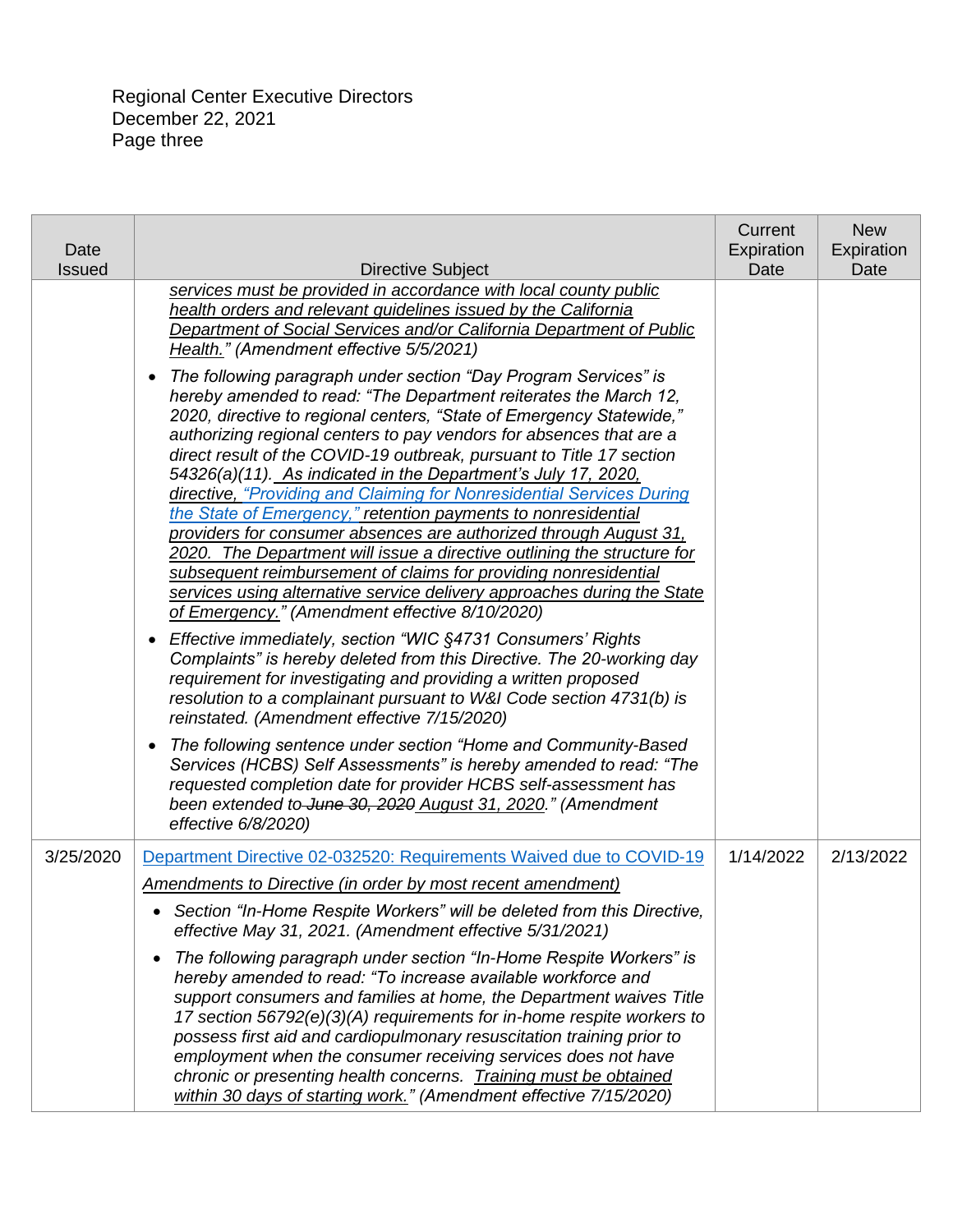| Date<br><b>Issued</b> | <b>Directive Subject</b>                                                                                                                                                                                                                                                                                                                                                                                                                                                                                                                                                                                                                                                                                                                                                                                                                                                                                                                                                                                                                                                                                                                                                                                                                                                                                                                                                                                                                                                                                                                                                                                                                                                                                                                                                                                                                                                                                                                                                                                                                                                                                  | Current<br>Expiration<br>Date | <b>New</b><br>Expiration<br>Date |
|-----------------------|-----------------------------------------------------------------------------------------------------------------------------------------------------------------------------------------------------------------------------------------------------------------------------------------------------------------------------------------------------------------------------------------------------------------------------------------------------------------------------------------------------------------------------------------------------------------------------------------------------------------------------------------------------------------------------------------------------------------------------------------------------------------------------------------------------------------------------------------------------------------------------------------------------------------------------------------------------------------------------------------------------------------------------------------------------------------------------------------------------------------------------------------------------------------------------------------------------------------------------------------------------------------------------------------------------------------------------------------------------------------------------------------------------------------------------------------------------------------------------------------------------------------------------------------------------------------------------------------------------------------------------------------------------------------------------------------------------------------------------------------------------------------------------------------------------------------------------------------------------------------------------------------------------------------------------------------------------------------------------------------------------------------------------------------------------------------------------------------------------------|-------------------------------|----------------------------------|
| 3/30/2020             | Department Directive 01-033020: Additional Participant-Directed Services                                                                                                                                                                                                                                                                                                                                                                                                                                                                                                                                                                                                                                                                                                                                                                                                                                                                                                                                                                                                                                                                                                                                                                                                                                                                                                                                                                                                                                                                                                                                                                                                                                                                                                                                                                                                                                                                                                                                                                                                                                  | 1/19/2022                     | 2/18/2022                        |
| 4/15/2020             | Department Directive 01-041520: Requirements Waived due to COVID-19<br><b>Amendments to Directive (in order by most recent amendment)</b><br>Section "Residential Facility Payments" will be deleted from this<br>$\bullet$<br>Directive, effective May 1, 2021. (Amendment effective 5/1/2021)<br>Section "EBSH/CCH Registered Behavior Technician Certification"<br>$\bullet$<br>will be deleted from this Directive, effective January 10, 2021.<br>(Amendment effective 1/10/2021)<br>The following paragraph under section "Residential Facility<br>$\bullet$<br>Payments" is hereby amended to read: "The Department hereby<br>modifies any requirements of the Lanterman Act or Title 17 regarding<br>payments to a residential facility when a consumer is temporarily<br>absent. If the temporary absence from the facility is for the purpose<br>of preventing or minimizing the risk of exposure to COVID-19 and the<br>regional center is in agreement that the absence is related to this<br>purpose, the regional center shall continue to pay the established rate<br>as long as no other consumer occupies the vacancy or until it is<br>determined the consumer will not return to the facility and the facility<br>retains and continues to pay staff during this time. Any claims made<br>for these absences are subject to audit and review. Regional centers<br>shall report to the Department by December 15, 2020, all current<br>approved payments for temporary absences in accordance with this<br>section. The Department will issue a subsequent communication<br>regarding the process and format for reporting." (Amendment<br>effective 12/1/2020)<br>The following paragraph under section "Vendor Fiscal Audits" is<br>$\bullet$<br>hereby amended to read: "The requirements of Article III, Section 9,<br>paragraph (c) of the Department's regional center contract are waived<br>for Fiscal Year 2019-20. To the extent feasible, regional centers shall<br>continue to conduct fiscal audits in accordance with this paragraph."<br>(Amendment effective 7/15/2020) | 1/5/2022                      | 2/4/2022                         |
|                       | The following sentence under section "Home and Community-Based<br>$\bullet$<br>Services (HCBS) Final Rule Compliance Information" is hereby<br>amended to read: "Regional centers shall post this information on<br>their websites by July 1, 2020 August 31, 2020." (Amendment<br>effective 6/8/2020)                                                                                                                                                                                                                                                                                                                                                                                                                                                                                                                                                                                                                                                                                                                                                                                                                                                                                                                                                                                                                                                                                                                                                                                                                                                                                                                                                                                                                                                                                                                                                                                                                                                                                                                                                                                                    |                               |                                  |